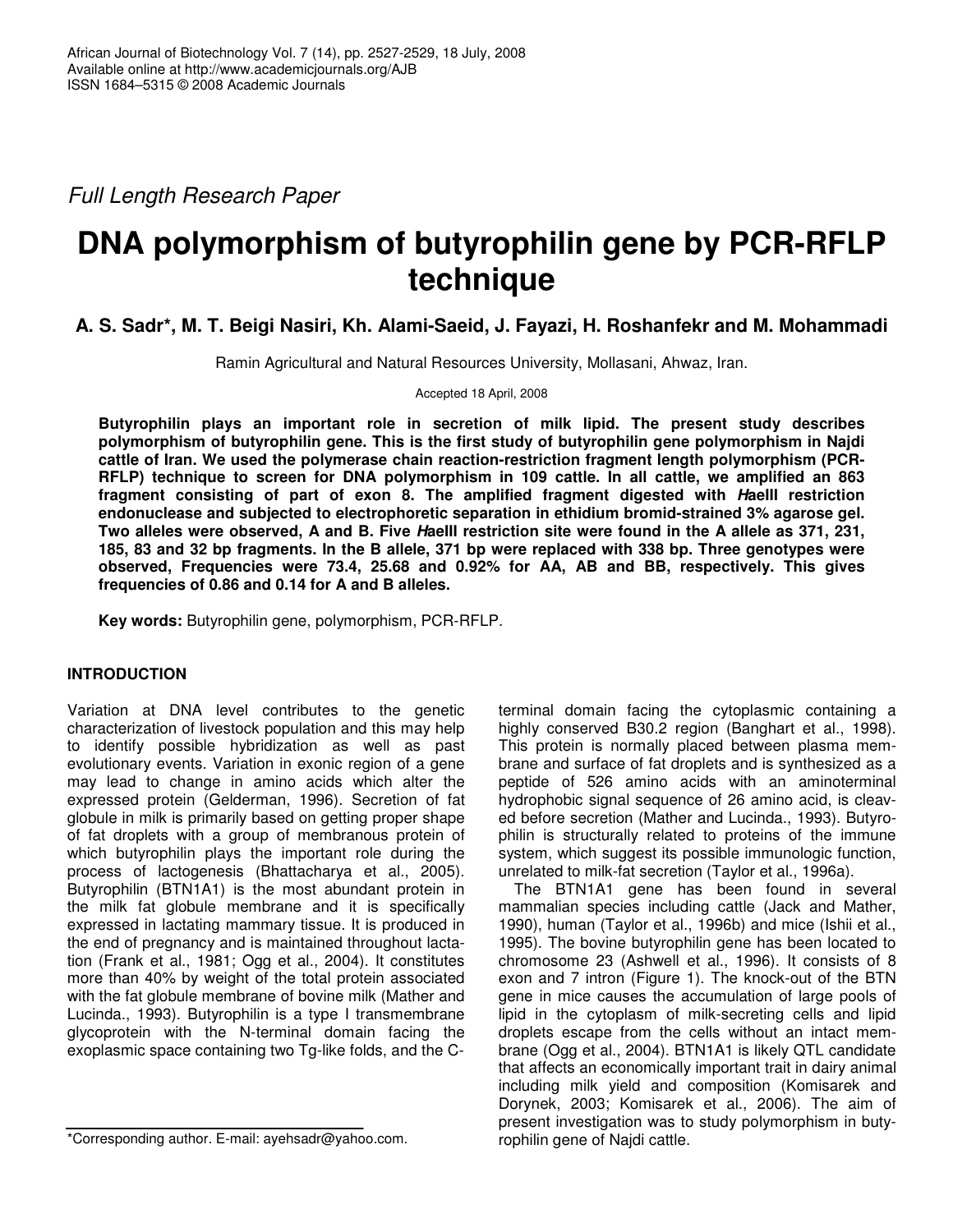

**Figure 1.** Structure of butyrophin (BTN). Proposed domain structure of BTN showing the signal sequence (SS) and the two proposed Ig folds (IgI and IgC1) in the exoplasmic (exo) domain, the transmembrane anchor (TM), and the conserved B30.2 domain (B30.2) in the cytoplasmic (cyto) tail.

**Table 1.** Primers used to amplify fragment of the butyrophilin gene (Taylor et al., 1996a; Zegeye, 2003).

| Name        | Sequence (5-3)                                  | <b>PCR</b> product<br>size(bp) | <b>RFLP</b><br>endonuclease | <b>RFLP site sequences</b> |
|-------------|-------------------------------------------------|--------------------------------|-----------------------------|----------------------------|
| Haelll-RFLP | F: TCCCGAGAATGGGTTCTG<br>R: ACTGCCTGAGTTCACCTCA | 893                            | Haelll (6804-6807)          | AGCC-GGCC                  |



**Figure 2**. BTN genotyping by PCR-RFLP method. M: DNA marker. Lane 1: undigested amplification product; lanes 2 and 3: AA genotype; lanes 3 and 4: AB genotype; lane 5: BB genotype (32 bp has not seen on the gel).

#### **MATERIAL AND METHODS**

Our study was conducted on a total of 109 Najdi cattle from three different regions as follows: 47 cattle at the Najdi cattle Research Center, shoshtar; 47 cattle from Shadegan region and 15 from Mahshar (in Southwestern of Iran). From each animal, about 5 cc of blood was collected from the jugular vein with vaccum tubes coated with EDTA and transported in the laboratory and stored at 4°C until DNA extruction. Genomic DNA was isolated by using DNA Extraction Kit and was based on Boom et al. (1989) method. Spectrophotometer was used investigating quality and quantity; samples show an optical density (OD) ratio (260/280 nm) of between 1.6 and 1.8. From the purified genomic DNA, an 893 region of exon 8 of the butyrophilin gene was amplified by using primers (Table 1).

The PCR reaction volume of 25 µl contained approximately 33.3 ng of genomic DNA, 1.25 mM Taq DNA polymerase, 2.5 µl of 1 x PCR buffer, 1.5 mM MgCl<sub>2</sub>, 0.2 mM dNTP and 10 pM of each primer. Amplification conditions included an initial denaturation at 95°C for 5 min, followed by 33 cycles at 95ºC for 30 s, 59ºC for 5 min, and 72ºC for 2 min, followed by a final extension at 72ºC for 7 min. The PCR products were separated by 1.2% (w/v) agaros gel electrophoresis.

The amplified fragment of butyrophilin was digested with 10 units of *H*aeIII restriction enzyme and 15 µl of PCR product at 37°C overnight in a water bath. The digested PCR products were subjected to 3% (w/v) agarose gel electrophoreses and stained with ethidium bromide, the banding being visualized and documentation system. POPGENE software was used to estimate the gene and genotype frequencies, the heterozygosity and effective number of alleles (Yeh et al., 1999). Expected theoretical heterozygosity from Hardy-Weinberg assumption was calculated.

### **RESULTS AND DISCUSSION**

The PCR reaction resulted in 893 bp long gene fragment. Five *Hae*III restriction site were found in the A allele as 371, 231, 185, 83 and 32 bp fregment. In B allele, 371 were replaced with 338 bp (Figure 2). Among the 109 Najdi cattles examined, there were 80 AA, 28 AB and 1 BB genotypes, which gave frequencies of 0.86 for A and 0.14 for B allele. Chi square  $(x^2)$  test was used to evaluate Hardy-Weinberg equilibrium (HWE). The population followed Hardy-Weinberg equilibrium  $(x^2=0.041)$ . Low genetic diversity in this population was observed. The effective number of alleles was 1.32. The obtained results indicated that BB homozygote frequency was very